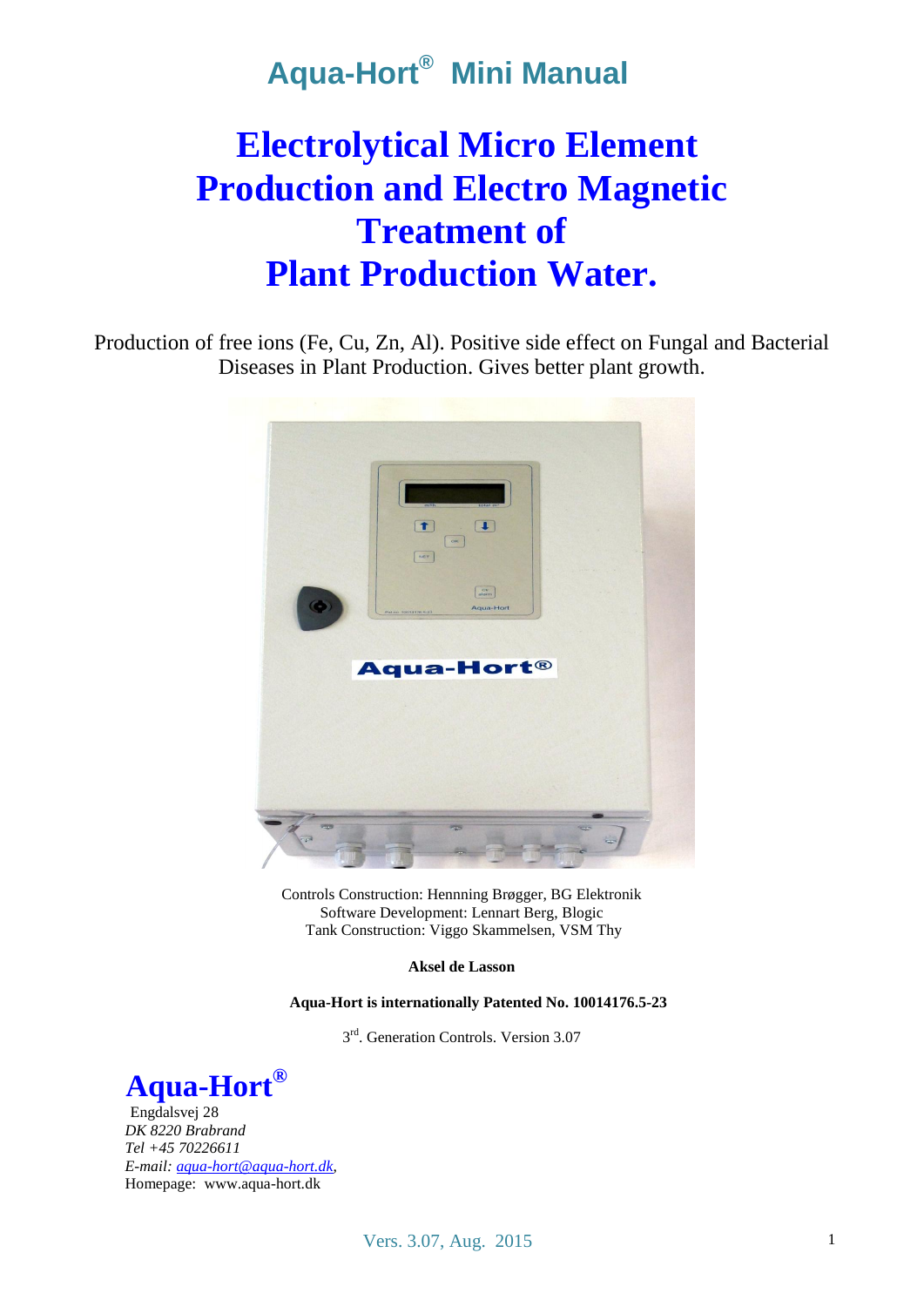### **The standard Aqua-Hort Mini pipe model is shown in the picture below:**



*Explanation: From below: Electrode 1, Electrode 2, Electrode 3, Electrode 4, Electromagnet, Control Box, Flow meter, Water in bottom pipe, Water out top pipe.*

**The Aqua-Hort is shown in a function diagramme below:** 



Vers. 3.07, Aug. 2015 2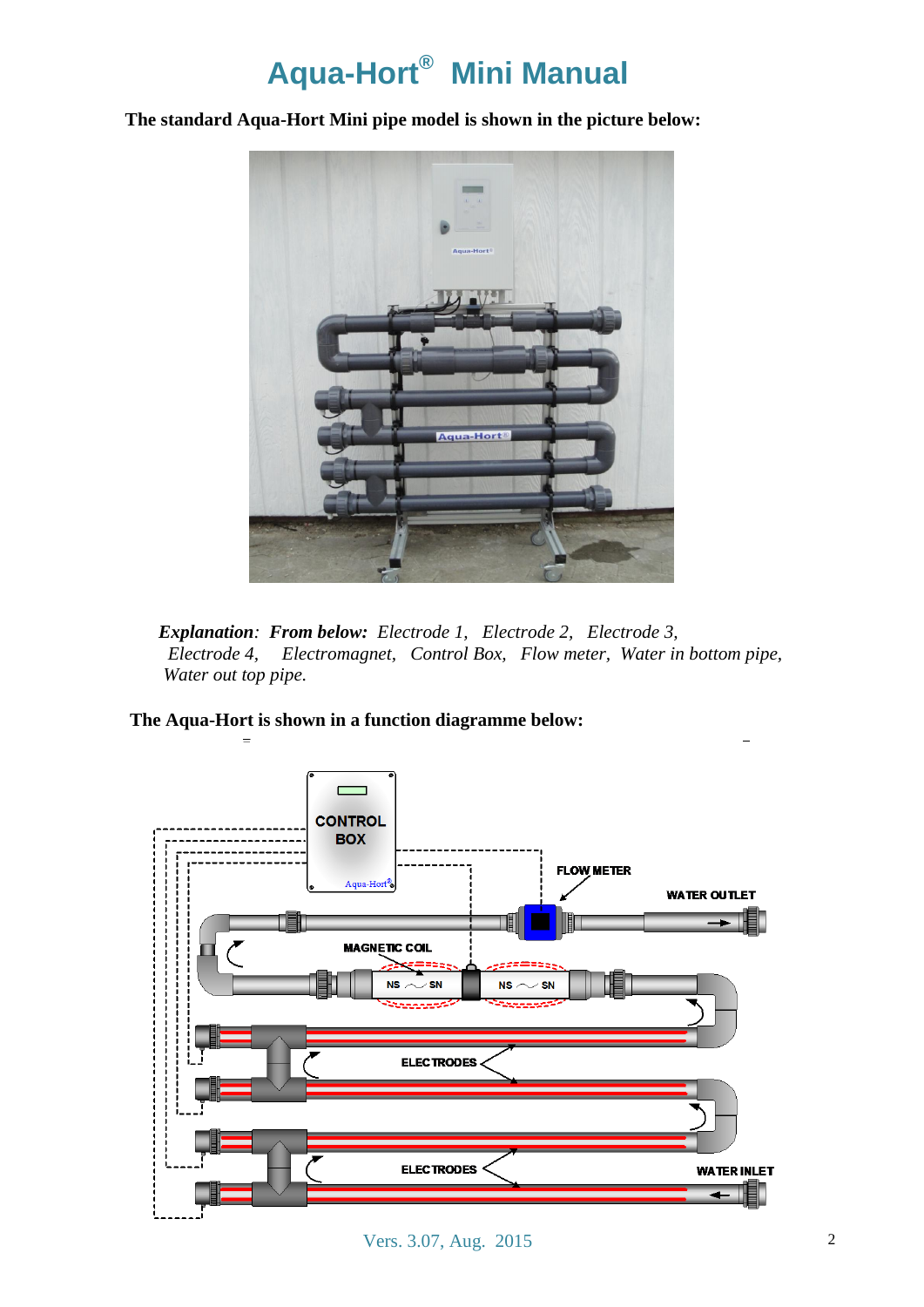### **The Aqua-Hort Mini Controls**

**The Aqua-Hort Mini controls are shown in the picture below.**



In the right side of the control box is the transformer placed. Maximum output is 33 amp with 48 Volt. The maximum effect is therefore 1584 Watt. Transformation losses are below 10%. Appearing as heat development.

The main print is placed top left. It is a double print with the critical parts on the backside. Top left on the print is placed an service display showing output ampere and voltage. The power connections to the electrodes are galvanically isolated from the rest of the electronics, preventing static electricity in the water stream to damage the controls.

Below the main print, is to the left placed an filter to remove any electronic noise stemming from the unit. To the right are the four atomatic fuses for the electrodes output located.

The lower part is used for the connection pins. Their function is explained in a separate section.

The input power is 1 x 230 V AC, 50/60 Hz. It might vary from this level, but it will hamper the performance of the system. USA users must be aware of this, and step the voltage up from the usual 110 Volt. .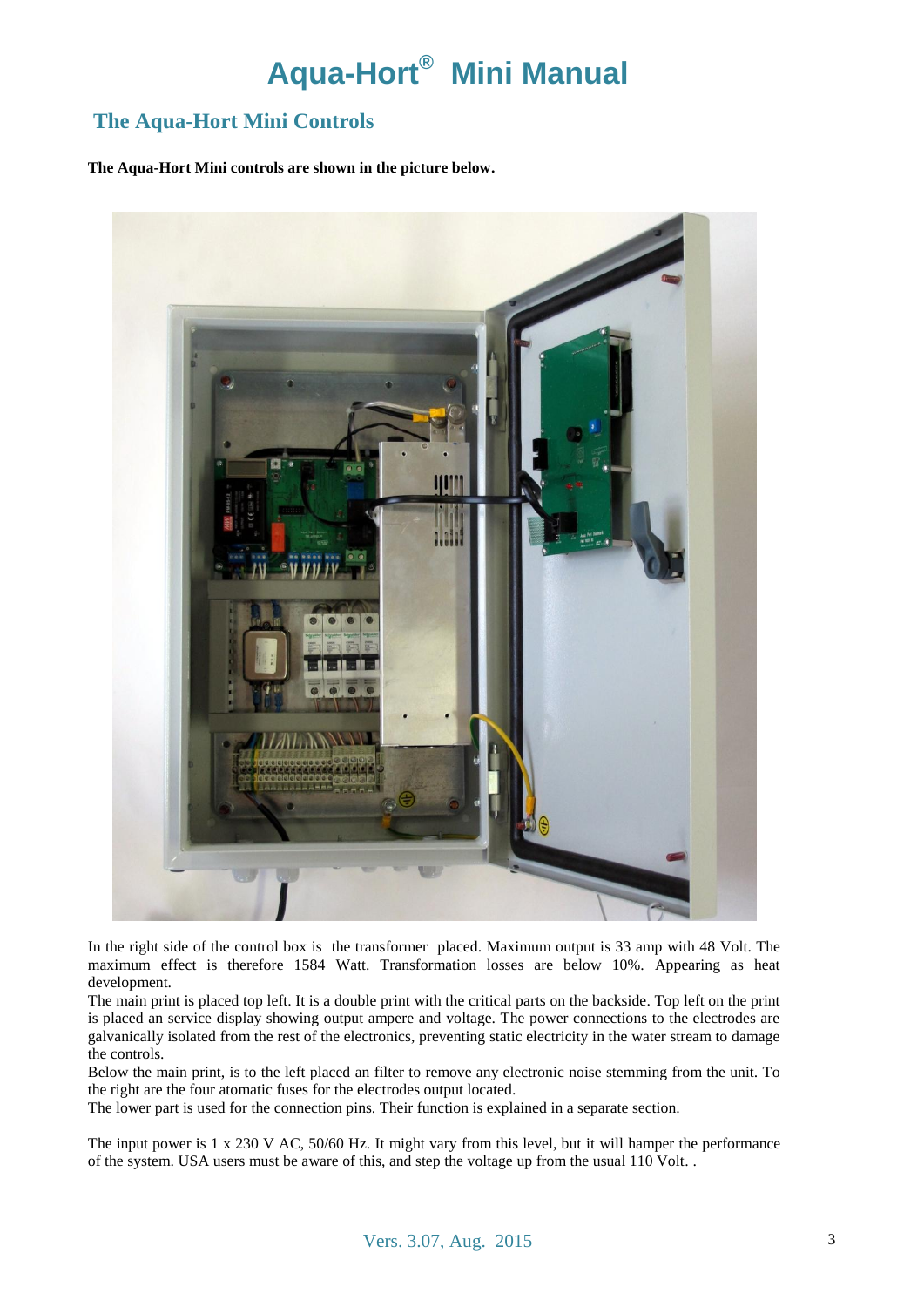### Front Display

**The front display is shown in the picture below:**

| Cu: 33 Kg 0.91 PPM | Status: OK 16:50<br>7,82 US 52,46 Amp<br>70,20 m3/h 15 m3 |  |
|--------------------|-----------------------------------------------------------|--|
|--------------------|-----------------------------------------------------------|--|

**The top line** of the display is showing to the left the Status of the system.

To the right the actual time. The time setting is made in menu point no. 8. The battery is charged by the system.

**The second line** shows to the left the metal bank equal to the amount of electrode metal left in the system. When new electrode metal is inserted the metal bank must be updated. This done in menu point no. 1.

To the right in the second line is the actual PPM of the system. It can be changed by pressing the SET botton, and then with the up and down arrow adjust the value.

**In the third line** is shown to the left the actual voltage DC of the system. Value shown is between zero and 24 for 24 Volt systems, and between zero and 48 for 48 Volt systems. By low loads are the controls running on-off. The voltage will then be zero at times.

To the right is shown the amperage yielded. The amperes must always be equal to the flow m $3/h$  x ppm x 0,8

**In the fourth line** is to the left shown the actual flow in cubic meter per hour. Remember to put the k-factor in menu point no. 2 correctly for the specific flow meter used.

To the right is shown the total cubic meter recorded until now. The figure can be reset by pressing Set and Clear Alarm simultaneously for some time.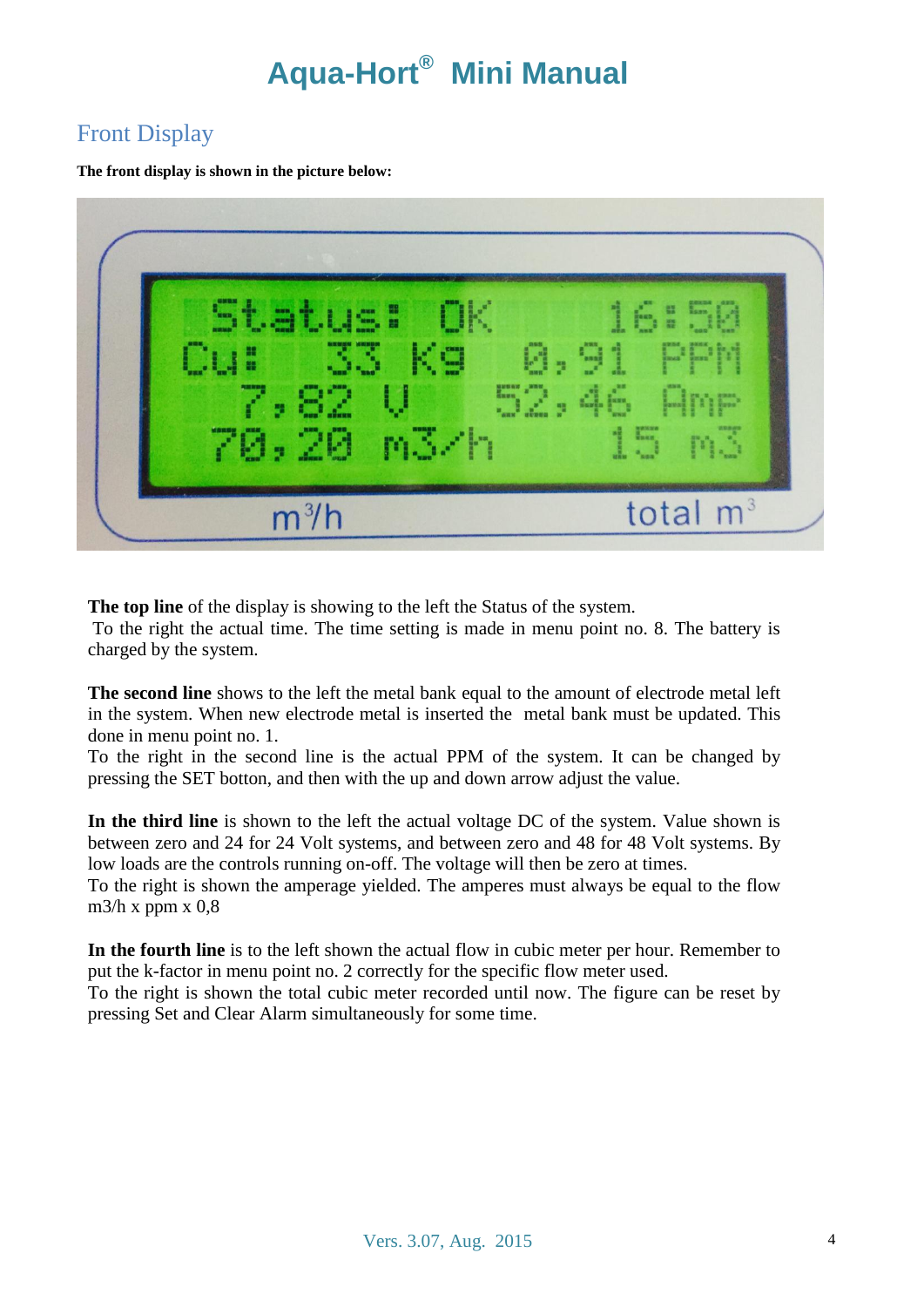### **Installation**

The Aqua-Hort is normally placed after the fertilizer mixer. The purpose being twofold: One to have the conductivity as high as possible, allowing the controls to work less for the same yield. Secondly to have the high charged Aqua-Hort ions to be as fresh as possible when entering the plant production area. This ensures that the positively charged ions have full force when they "attack" the negatively charged spores in the nutrition water and the root zone.



**In cases where a placement after the fertilizer mixer is not possible, the Aqua-Hort is placed in the best suitable position, for example after a day tank with nutrition water, or in a inlet reservoir for the nursery. Nurseries with many fertilizer mixers might also be "forced" to choose this solution.**

**If the installation is in inlet reservoirs the conductivity will often be low, which requires that the Aqua-Hort is adjusted with bigger electrode surfaces.**

**In case Aqua-Hort is installed in an outdoor reservoir for simultaneous algae control. The solution is mostly to place an Aqua-Hort boat model in the reservoir.**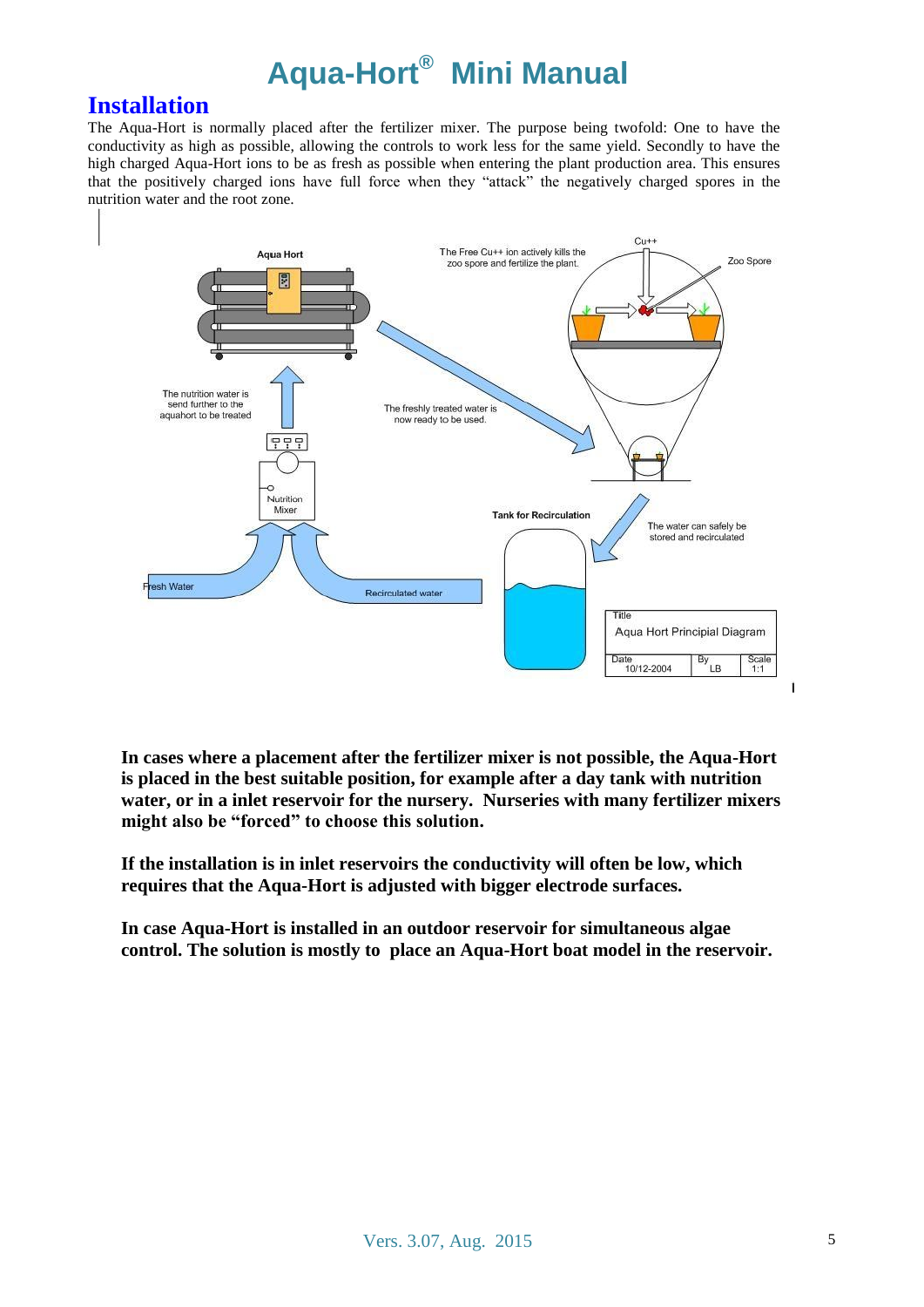### **Connection Pins**



**The connection pins for the Aqua-Hort Mini Controls are shown above:**

**From the left the connection pins functions as explained below: L: Phase input, N: Nil, input, Yellow/green, ground.** *1-2***: Siren Alarm, 24 VDC.** *3-5***: Alarm, potential free common, NC, NO.** *6-9:* **Magnet: 6: Green, 7: Yellow, 8: White, 9: Brown.** *10-12:* **Flow Meter: 10: Brown-24 V, 11: Black-signal and 12: Blue-common.** *13-14***: Split level contact: Potential free (no voltage) contact from mixer.** *M1***: Plus electrode 1** *M2***: Plus electrode 2** *M3***: Plus electrode 3** *M4***: Plus electrode 4** *C***: Minus for electrode 1 to 4**

**Four auto fuses 13 amp are placed above the connection pins, ensuring the break-off in case a short circuit on the electrodes.** 

**As polarity switching takes place every 20 minutes, will plus and minus switch in the same order.**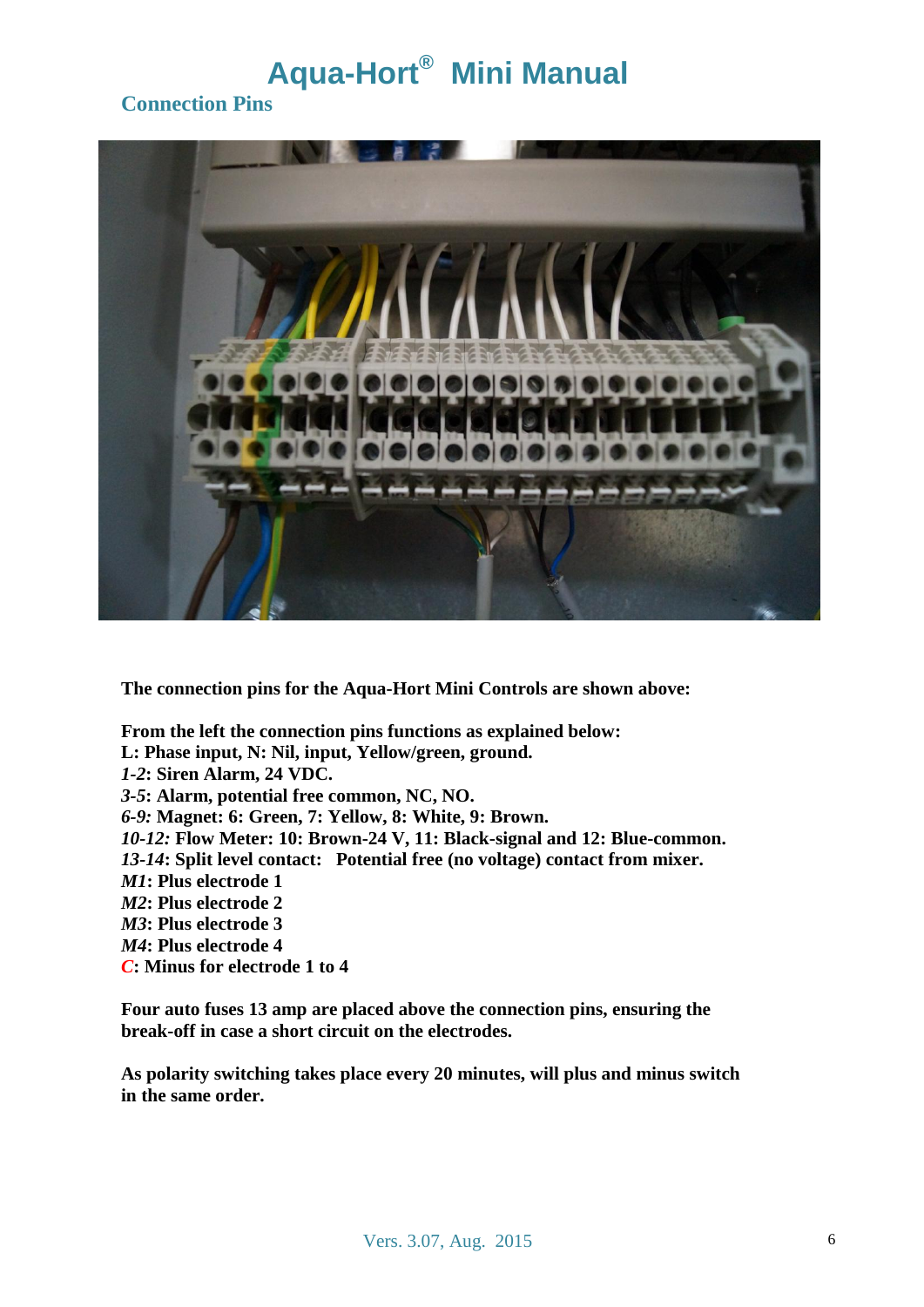### **Aqua-Hort menu**

**The menu mode is arrived at by pressing the Arrow up and down simultaneously for some time.** 

**The Aqua-Hort Menu has the following items:**

- **1.** *Set Copper amount:* **Here is the amount of metal installed, mostly copper, recorded. The controls will keep control of the balance. In this way it can be observed when metal change is needed.**
- **2.** *Set water Flow Data:* **Here is the k-Factor (puls per liter) of the Flow meter recorded.**
- **3.** *Set Virtual Flow Data:* **Here is the setting of the virtual flow facility. Either On or Off. By On the simulated Pulse per Liter must also be set. Remember to swith the Virtual Flow Meter off by use of a regular flow meter. When using the virtual flow meter must a connection be laid between the two right pins of the flow input.**
- **4.** *Measurement Unit***: Here is the unit chosen in which the data should be shown. Metric or US Imperial Gallons.**
- **5.** *External PPM Adjustment***: (Dual level) or Flow Watch. This is a facility to adjust the dosing in a particular watering situation. Either higher or lower. An alternative use is to make it act as an flow watch within a minimum and maximum flow setting. A potential free contact must be laid to make it operate. Normally from the irrigation computer.**
- **6.** *Set Hardware Type:* **To tell the controls about the Max. Capacity in amps. Standard 200 amp.**
- **7.** *Auto Start/Stop***: By this facility a programmed start and stop can be employed. When the Auto Start is On the Aqua-Hort will only operate within the hours programmed.**
- **8.** *Set Time***: This is a feature to set the time.**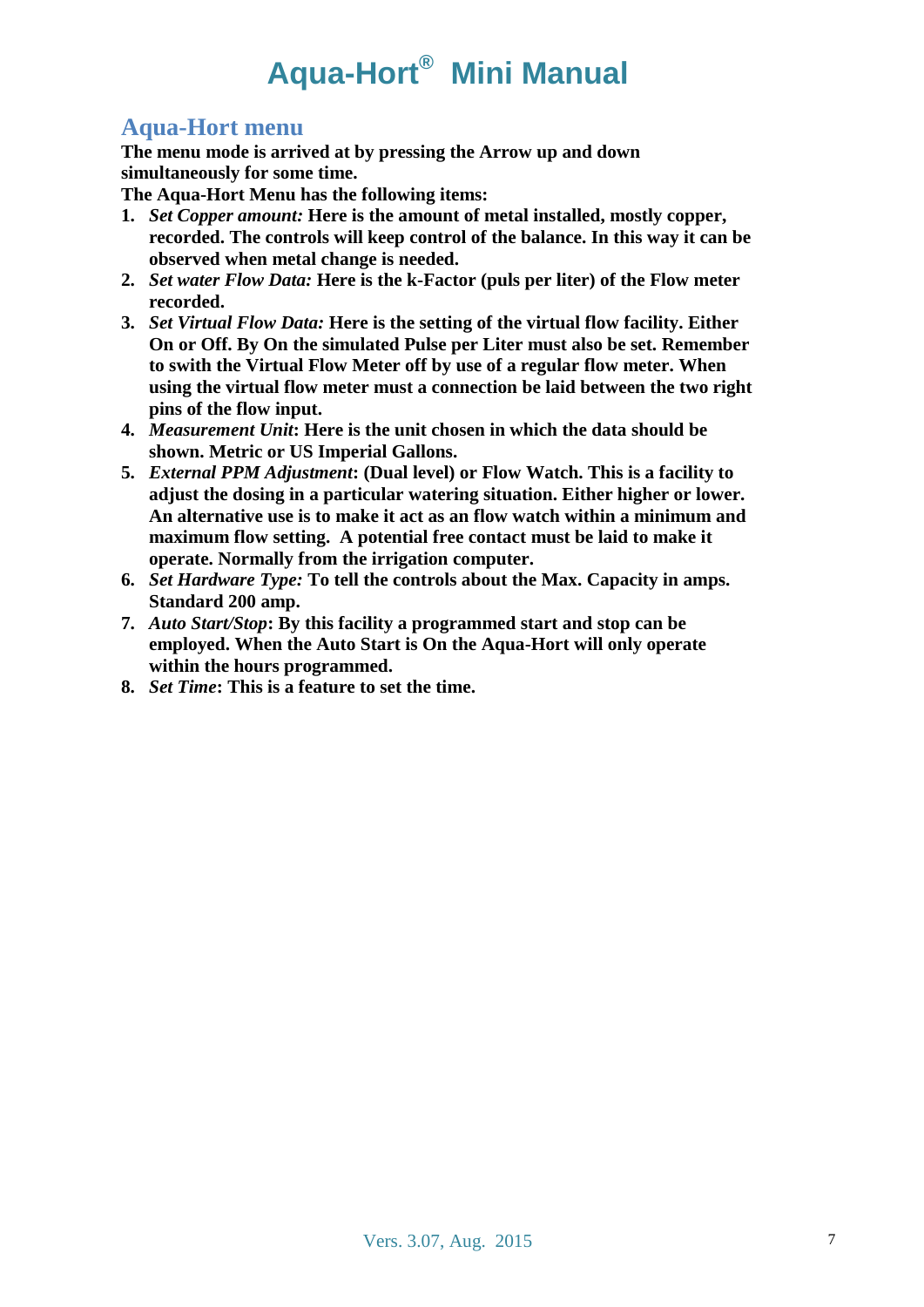#### **Flow Meter (burkert):**

**The connecting slots are used according to the following plan: (See also the wiring diagram)**

**1: + to 1 on Hall generator flow sensor. Brown colour 2: in to 2 on Hall generator flow sensor. Black colour 3: GND to 3 on Hall generator flow sensor. Blue Colour Earthing on Hall generator is not used.**

| DN 15:  |  | 20 mm pipe, min flow $0.5$ m3/h Max flow 6 m3/h k-Factor 107.6          |  |      |
|---------|--|-------------------------------------------------------------------------|--|------|
| DN 20:  |  | 25 mm pipe, min flow 0,8 m3/h Max flow 10 m3/h k-Factor                 |  | 75.3 |
| DN 25:  |  | 32 mm pipe, min flow 1,3 m3/h Max flow 18 m3/h k-Factor                 |  | 52.9 |
| DN 32:  |  | 40 mm pipe, min flow 1.9 m3/h Max flow 25 m3/h k-Factor                 |  | 28.5 |
| DN 40:  |  | 50 mm pipe, min flow 3,0 m3/h Max flow 40 m3/h k-Factor                 |  | 17.3 |
| DN 50:  |  | 63 mm pipe, min flow 5,0 m3/h Max flow 70 m3/h k-Factor                 |  | 10.2 |
| DN 65:  |  | 75 mm pipe, min flow 7,0 m3/h Max flow 100 m3/h k-Factor                |  | 11.2 |
| DN 80:  |  | 90 mm pipe, min flow 11 m3/h Max flow 150 m3/h k-Factor                 |  | 7.4  |
| DN 100: |  | 110 mm pipe, min flow 18 m3/h Max flow 210 m3/h k-Factor                |  | 4.8  |
|         |  | DN 125: 140 mm pipe, min flow 30 m3/h Max flow 400 m3/h k-Factor        |  | 3.45 |
|         |  | DN 150: 160 mm pipe, min flow 48 m3/h Max flow 600 m3/h k-Factor $2,55$ |  |      |

**When pressing the up and down arrows simultaneously on the front panel, the menu for setting the k-Factor appears. In rare cases where no flow meter is used, the flow simulator is activated. Maximum pulse per second Hz 100.**

#### **Magnet:**

**Cable pairs with low resistance forms a pair.**

**1: pair 1 coil 1 green to 1 on magnet 2: pair 1 coil 1 yellow to 2 on magnet 3: pair 2 coil 2 white to 3 on magnet 4: pair 2 coil 2 brown to 4 on magnet**

*To prevent condensation on the electronic parts it is recommended that the power remains on always.* 

*By overload the thermo shut-off switches will be activated. Deactivate by cutting the power supply for a short period.*

### **Maintenance Checking the Aqua-Hort Controls.**

- 1) Disconnect the electrode cables from the polarity switch.
- 2) Put water on so the unit shows flow.
- 3) Set the ppm to zero. Measure the DC Voltage on the electrode outlets. It must be zero VDC.
- 4) Set the ppm to one. Measure the DC Voltage on the electrode outlets. It must be 24 VDC.

When the controls has been checked, and problems still occur it must the electrodes or the connections to them which are faulthy. By **measuring the resistance on each electrode** pair, the weak point can be found. It might be broken cables or the electrodes worn out or short circuited.

#### **Inspect the electrodes**

The electrodes should be inspected every six months. If layers has accumulated on the electrodes, they must be cleaned. When worn out, replacement must take place.

#### **Errors displayed:**

- 1) **Current too low:** This means the demands are higher than what the unit can yield. Either too high volume or ppm setting, or the conductivity is too low for the circumstances. Solution: bigger unit eventually increase the EC.
- **2) Current too high:** This means a short circuit in the electrodes. Must be repaired.
- **3) Komm. Error to Dos:** The signal to the display print is not transmitted. Try to take the cable out a couple of times.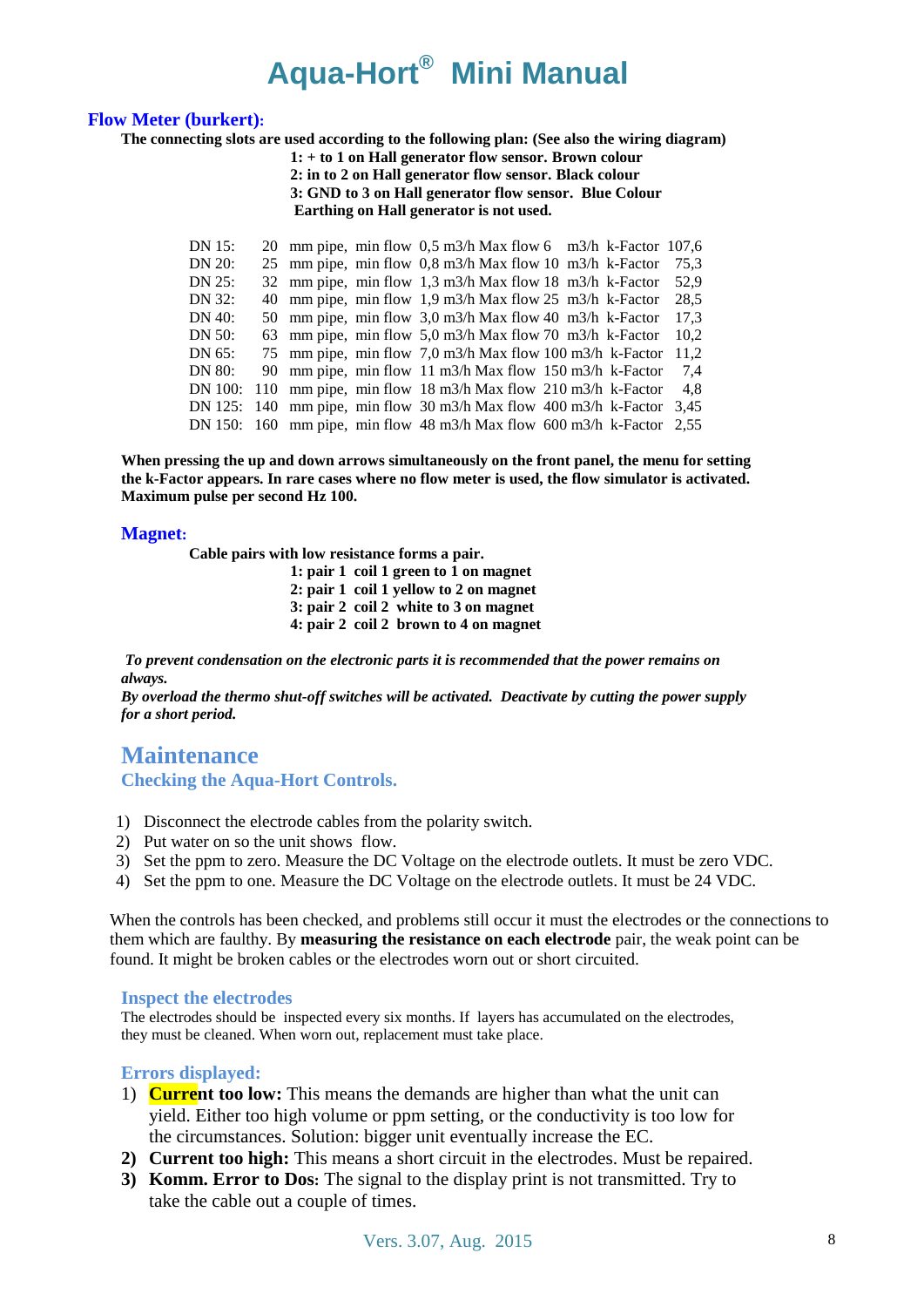### **Test for free Copper**

The Aqua-Hort system will release exactly the amount of free charged copper which the ppm setting and the flow prescribes  $(m^3/h x$  ppm  $x$  0,8 = amp).

Still interference might change the amount arriving at the plant site. Therefore it is recommended to test from time to time that the right levels are achieved.

With the system is delivered a set of the Aquaquant test system from the Hanna company,  $0, 1 - 5, 0$  ppm.

Under "normal" circumstances with a good water source giving clean water with a balanced mineral mixture and some bicarbonate there are seldom problems. The setting on the Aqua-Hort will be the same as what can be measured at the plant site.

Interference can often be found under the following circumstances:

- a) Use of "aggressive" water like reverse osmosis water or water from rock mountains very low conductivity.
- b) Water from riwer sources with many organic particles.
- c) Use of "cheap" iron chelates combined with aggressive water.
- d) Use of water with high pH. Above 72.

If the interference is less than 1 ppm is the cure often compensatory dosing. If higher some measure must be undertaken. Addition of bicarbonate (50 ppm) is normally a good cure. It also adds pH buffer to the water. Another measure is to change the iron chelate to a more stable type like EDDHA chelates. If the iron dosing is very high, it might help to lower that.

If rainwater is the source it is a good measure to add 10-20% well water to the rain water. A practice which is normally followed in Denmark – with or without Aqua-Hort.



Nutrition water with high pH should normally be acid treated to bring the pH down.